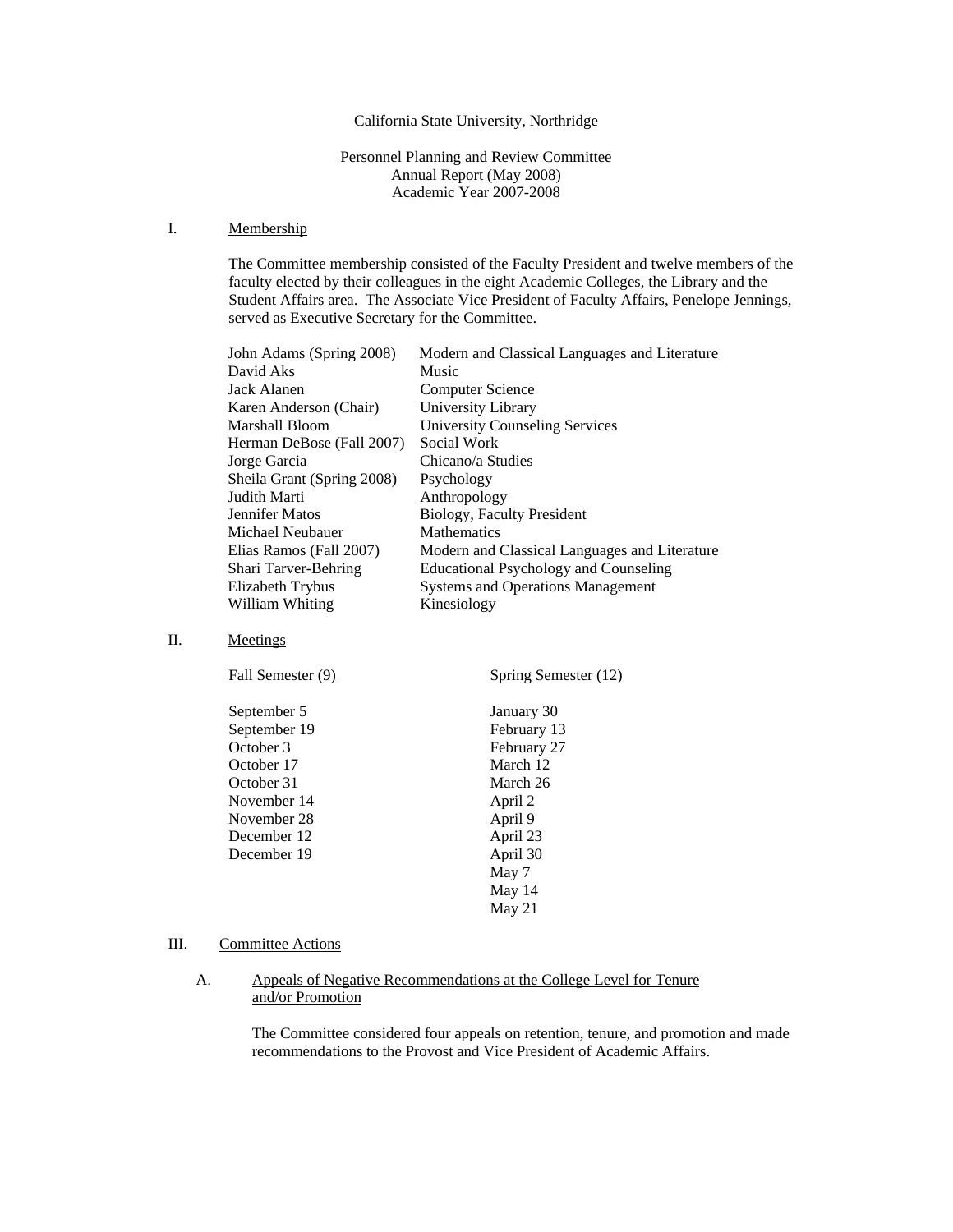B. Approval of 2008-2009 Academic Year Calendar of Personnel Actions

A proposed calendar for 2008-2009 personnel actions was approved.

C. Recommendation of Candidates for Emeritus Status

 Twenty senior tenured faculty members who retired during the 2007-2008 year or earlier were recommended for Emeritus status. (Attachment A).

#### D. Search and Screen Committees

The reports of four Search and Screen Committees convened during the 2007-2008 academic year were reviewed. Three were forwarded to the Provost and one to the Dean of the College of Health and Human Development.

 Dean of the College of Business and Economics Dean of the College of Health and Human Development Dean of the Michael D. Eisner College of Education Associate Dean of the College of Health and Human Development

E. Interim Appointments

The report of one interim appointment was reviewed and approved.

Interim Vice President for Administration and Finance.

F. The Following Sections of the Administrative Manual Were Forwarded to and Approved by the Faculty Senate

> Section 645, Periodic Review of Tenured Faculty ("Post Tenure Review"), is a new policy. It pulls together the steps of the process that must be followed to be in conformity with the *Faculty Collective Bargaining Agreement* and the rest of Section 600 of the *Administrative Manual*. Additionally, it establishes a process for review and approval of department procedures for post-tenure reviews.

Section 652, Grant-Related/Specially-Funded Instructional Faculty (GRIF) Appointments, is a new policy. GRIF appointed faculty are recognized for their outstanding research contributions through the use of non-State resources to supplement or augment their base salaries during the period of GRIF appointment. The policy must be approved by the Chancellor's Office before it can be applied on this Campus.

G. Editorial Changes to Section 600

Section 600 as a whole was revised to include references to Librarians and Counselors where appropriate.

Section 606.1.2(a) [listing what the Personnel Action File shall include] was revised to add sabbatical leave reports.

Section 631.2 [related to retention, tenure, and promotion review and recommendations made based on department procedures] was revised to include a reference to Section 612.5.2.g that specifies conditions under which a candidate can be reviewed under a set of procedures other than the most current.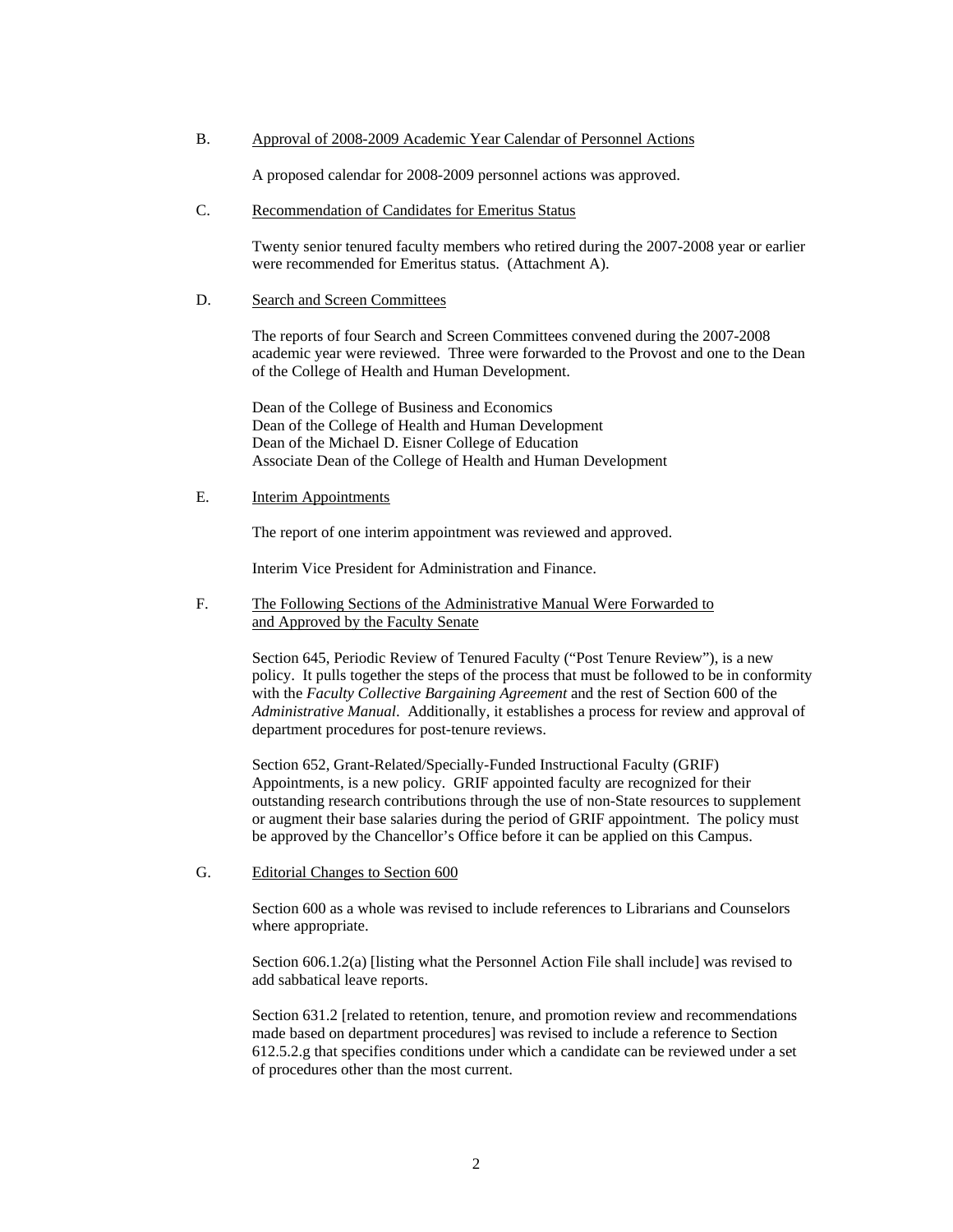Section 631.4 [related to retention, tenure, and promotion review and recommendations made based on college procedures] was revised to include a reference to Section 612.4.2.b(6) that specifies conditions under which a candidate can be reviewed under a set of procedures other than the most current.

Section 635.2.2 [related to faculty response time to written evaluations and recommendations] was revised from seven (7) calendar days to ten (10) calendar days per the Faculty Collective Bargaining Agreement. Passed by the Senate Executive Committee during the Summer 2007.

Section 644.1 [related to eligibility for Service Salary Increases] was revised to eliminate all language related to steps on the salary schedule which are no longer included in the Faculty Collective Bargaining Agreement. Passed by the Senate Executive Committee during the Summer 2007.

Section 660.4.1 and Section 660.2.b [related to faculty response time to decisions on retention, tenure, and promotion, as well as appeals] was revised from seven (7) calendar days to ten (10) calendar days per the Faculty Collective Bargaining Agreement. Passed by the Senate Executive Committee during the Summer 2007.

H. Editorial Changes to Section 700

Section 700 was revised to be consistent with changes in the new Faculty Collective Bargaining Agreement and Section 600 of the *Administrative Manual*. Passed by the Senate Executive Committee during the Summer 2007.

Additional editorial changes were made to Section 700 during the academic year.

I. Eighteen College and Department Personnel Procedures were Reviewed

Eighteen sets of personnel procedures were reviewed. Twelve new or revised sets of procedures were approved, one was not approved and will be resubmitted next year, and five departments decided to postpone submission of final revisions until next year (Attachment B).

- J. Other Items
	- 1. Named one PP&R member to the Search and Screen Committee for Dean of the College of Health and Human Development.
	- 2. Named one PP&R member to the Search and Screen Committee for Dean of the Michael D. Eisner College of Education.
	- 3. Named two representatives (one a PP&R member) to the Search and Screen Committee for Associate Vice President of Administration and Finance.
	- 4. Named one PP&R member to the committee on the five-year review of the Vice President for Student Affairs.
	- 5. Chair of PP&R, AVP of Faculty Affairs, and PP&R representatives attended meetings with the Department Chairs, Department Personnel Committee Chairs, College Personnel Committee Chairs, Deans, and the Provost to discuss RTP criteria and process, PIF's, and criteria for early tenure and promotion.
	- 6. Chair of PP&R, the AVP of Faculty Affairs, and PP&R representatives attended the RTP workshops sponsored by the CFA.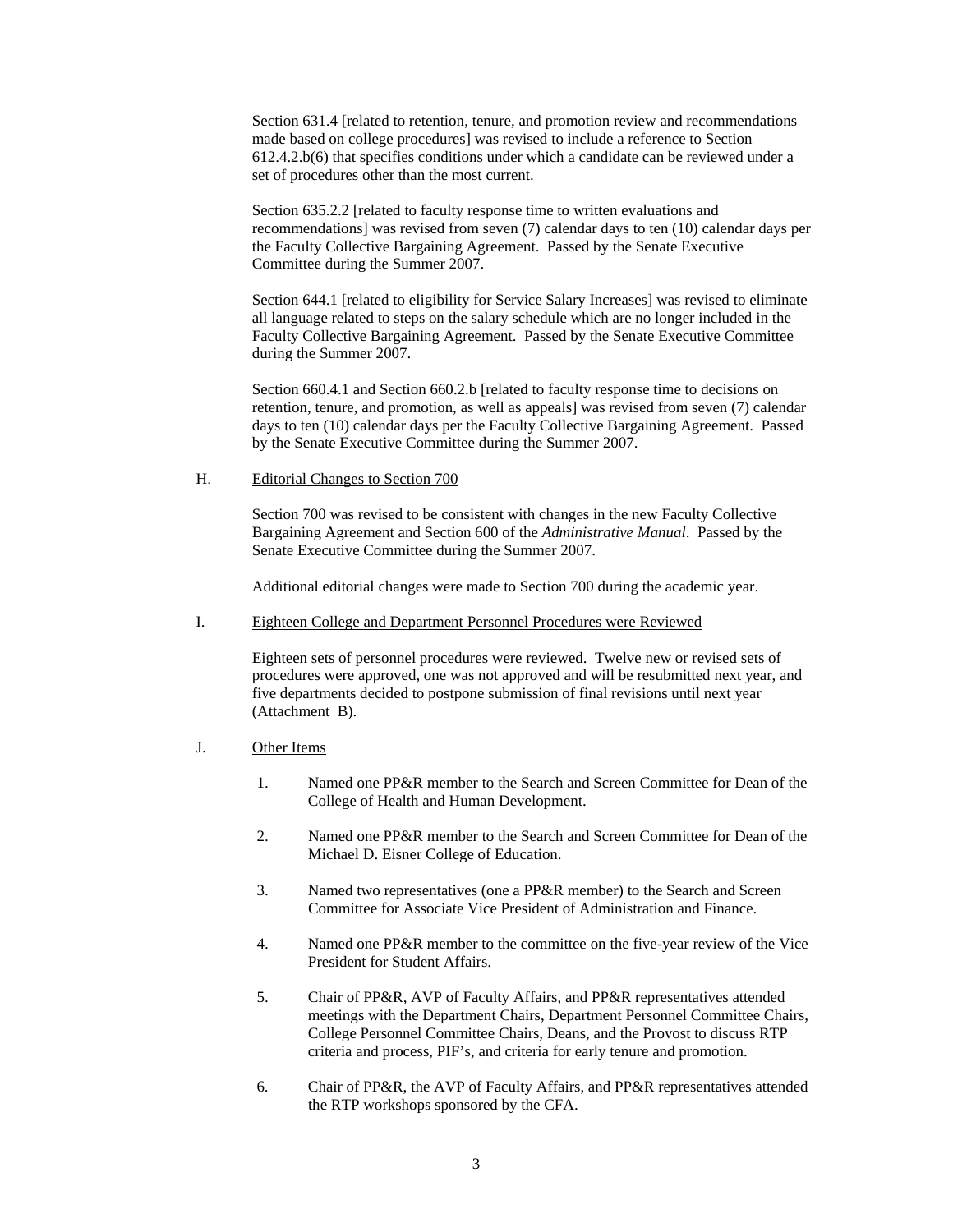- 7. "FAQs about Professional Information Files and RTP Personnel Planning and Review Committee" were reviewed and revised. The document was sent to Department Chairs and Deans for distribution to faculty.
- 8. "Guidelines for Review and Development of College and Department Personnel Procedures" were developed and distributed to aid PP&R members working with departments and colleges on personnel procedures.
- 9. Members of the College of Science and Mathematics and the Associate Vice President for Graduate Studies, Research & International Programs met with PP&R to discuss the Grant-Related/Specially Funded Instructional Faculty (GRIF) Policy.
- 10. Members of the Faculty Senate Education and Equity Committee's Subcommittee on Recruitment and Retention of Minority Faculty met with PP&R to discuss their concerns about Section 620.2.3.
- 11. A joint subcommittee of PP&R and the Faculty Senate Executive Committee met to determine if Section 604 of the *Administrative Manual* could be deleted. It was determined that the Section related to professional responsibilities was still needed, but that it should be revised and updated.
- 12. At a meeting of the Faculty Senate Educational Equity Committee (EEC) the Chair of PP&R and members of the PP&R Subcommittee on Equity and Diversity presented the revised Section 620.2.3 as a first step in an extensive consultation process. After discussion the EEC voted to endorse Section 620.2.3 as presented.
- 13. Guidelines for new members of PP&R were revised.
- 14. The Committee invited new members for "new member orientation" on May 14, 2008.
- K. Matters Pending for the 2008-2009 Academic Year
	- 1. Review the definition of "teaching faculty" in Section 600.
	- 2. Revise and update Section 604.
	- 3. Continue consultations with various Campus units on the revised Section 632.5.2. The new proposed language is intended to ensure that search and screen committees are informed about equity and diversity matters in hiring and that they conform to the provisions in the *Manual of Procedures for Search and Screen Committees for Full-Time Faculty Positions*.
	- 4. Review Section 712.1 regarding service salary increases, specifically the 24 unit rule (English Department request).
	- 5. Continue to discuss methods for evaluating various modes of instruction (online, service learning, etc.) and the best means of incorporating them into personnel procedures.
	- 6. Continue to review Section 700.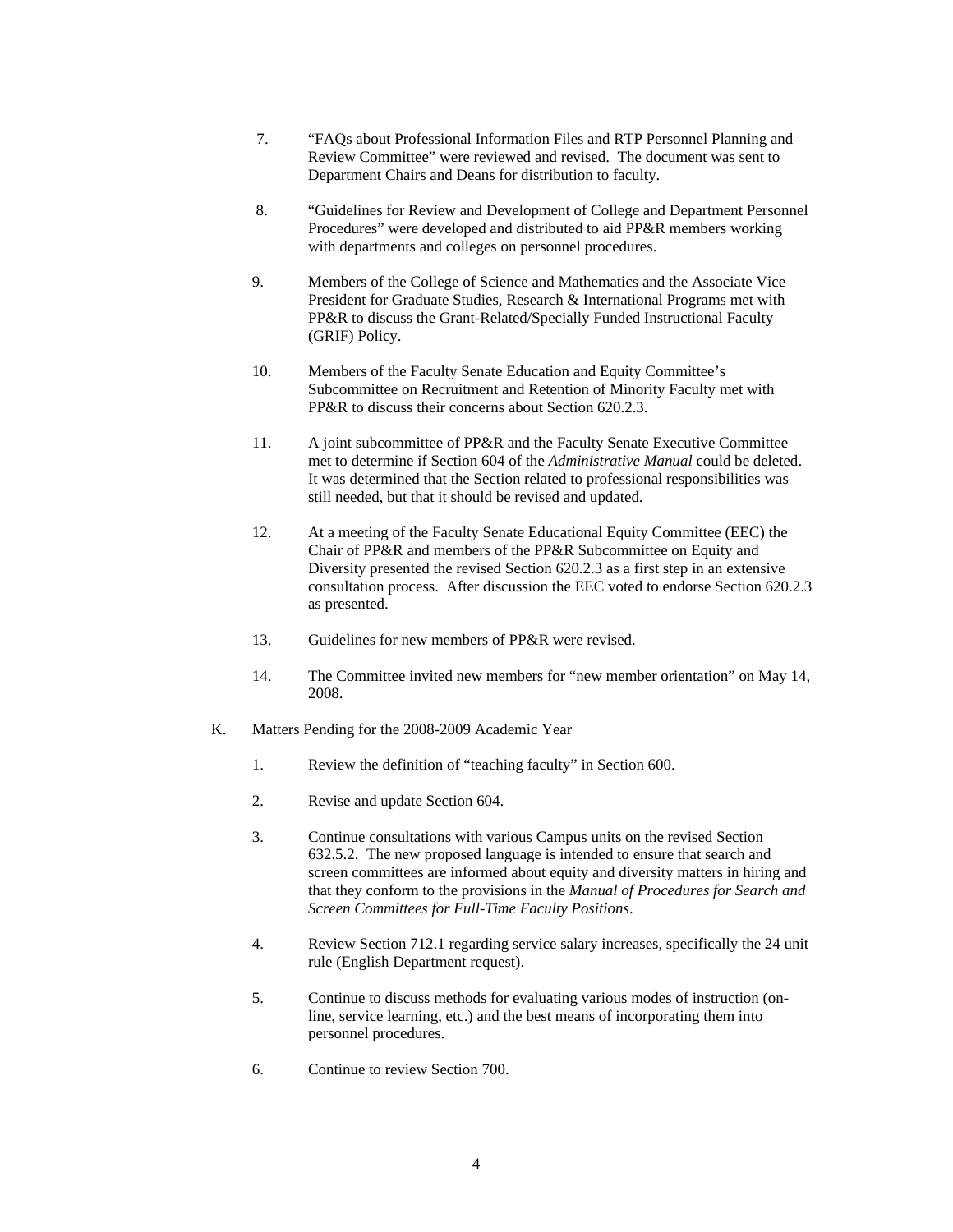# Attachment A

| <b>NAME</b>                  | <b>RANK</b>     | <b>YEARS</b> | <b>DEPARTMENT</b>           |
|------------------------------|-----------------|--------------|-----------------------------|
| Anderson, Gary               | Professor       | 1987-2007    | Economics                   |
| Ansari, Shahid               | Professor       | 1986-2007    | Accounting & IS             |
| Bell, Janice                 | Professor       | 1986-2006    | Accounting & IS             |
| Bishop, Naomi                | Professor       | 1977-2008    | Anthropology                |
| Campbell, Bonita             | Professor       | 1975-2008    | Manuf. Sys. Eng. & Mgmt.    |
| Chianese, Robert             | Professor       | 1969-2008    | English                     |
| Dezseran, Catherine          | Professor       | 1985-2008    | Theatre                     |
| Dodson, Snowdy               | Librarian       | 1974-2008    | <b>Technical Services</b>   |
| Downing, June                | Professor       | 1995-2007    | <b>Special Education</b>    |
| Eaton, Arlinda               | Professor       | 1979-2008    | <b>Elementary Education</b> |
| Ecklund, Kristin             | Librarian       | 1971-2008    | Ref. & Instr. Services      |
| Hsu, I-nan                   | Professor       | 1978-2008    | Chemistry & Biochem.        |
| Kellenberger, James          | Professor       | 1967-2008    | Philosophy                  |
| Kroll, Barbara               | Professor       | 1988-2008    | English                     |
| Mincer, Tom (posthumous)     | Associate Prof. | 1987-2008    | Mechanical Engineering      |
| Plutsky, Susan               | Professor       | 1983-2008    | Marketing                   |
| Truex, Gregory               | Professor       | 1968-2008    | Anthropology                |
| Walton, Stephen (posthumous) | Professor       | 1987-2006    | Physics & Astronomy         |
| Wilson, Barbara              | Professor       | 1994-2008    | Accounting & IS             |
| Wolfe, George                | Associate Prof. | 1990-2008    | Physical Therapy            |